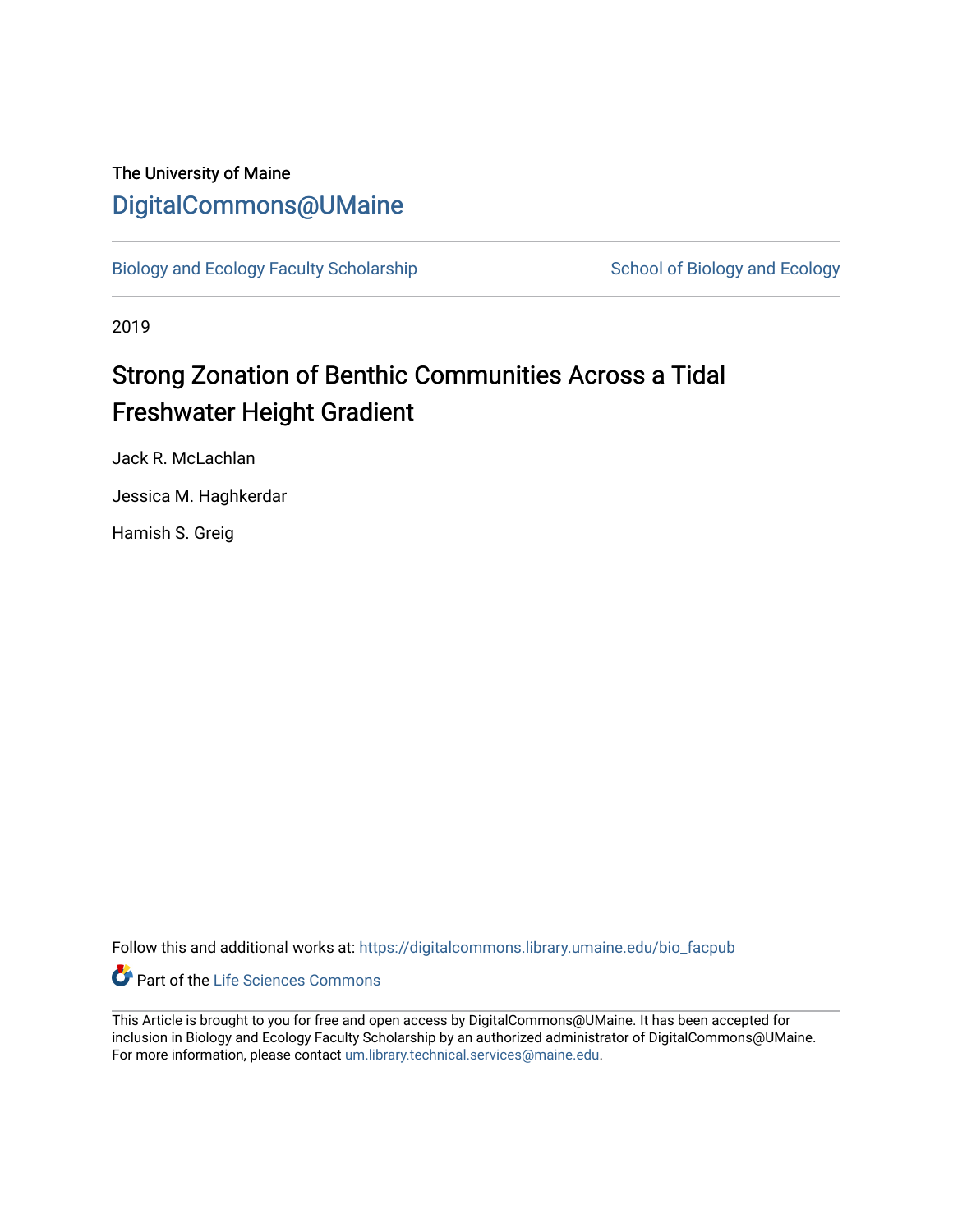## ORIGINAL ARTICLE

**FWB**

**Journal Name**

Journal Name

**13304**

**WILEY** 

**Manuscript No.**

Manuscript No

**Dispatch: 27-3-2019**

**No. of pages: 11**

 $|$  No. of pages:  $11$ Dispatch: 27-3-2019

**CE: Saranya**

**PE: Jayalakshmi M.**

 $\overline{z}$ 

PE: Jayalakshmi **CE: Saranya** 

# **Strong zonation of benthic communities across a tidal freshwater height gradient**

**Jack R. McLachlan1** | **Jessica M. Haghkerdar1,2** | **Hamish S. Greig1 1 2**

<sup>1</sup> School of Biology and Ecology, University of Maine, Orono, Maine, U.S.A.

17 St Andrews, U.K. **3**<sup>2</sup> Centre for Biological Diversity, Scottish Oceans Institute, University of St Andrews,

**Correspondence**

- Jack R. McLachlan, School of Biology and
- Ecology, University of Maine, Orono, ME, U.S.A.

Email: [jack.mclachlan@maine.edu](mailto:jack.mclachlan@maine.edu)

#### **Funding information**

Maine Association of Wetland Scientists; Maine Agricultural and Forest Experiment Station, Grant/Award Number: ME021607; Society of Wetland Scientists

#### **Abstract**

- **1**. Trade-offs associated with environmental gradients generate patterns of diversity and govern community organisation in a landscape. In freshwaters, benthic community structure is driven by trade-offs along generally orthogonal gradients of habitat permanence and predation—where ephemeral systems are physiologically harsh because of drying stress, but inhabitants are less likely to be under the intense predation pressure of more permanent waterbodies. However, in tidal freshwaters, these two stressors are compounding, and the trade-offs associated with them are decoupled.
- **2**. We investigated benthic community structure in a tidal freshwater habitat. These communities experience a suite of conditions atypical for a freshwater habitat: twice-daily drying; and high predation pressure by mobile fishes. We compared benthic communities at three tidal heights (low, mid, high) and contrasted these with nearby non-tidal freshwaters that varied in their hydrology (permanent, temporary).
- **3**. We found that communities were more strongly differentiated in tidal freshwater habitats than between permanent and temporary inland freshwaters, which was surprising given the high interconnectedness and condensed longitudinal scale of tidal habitats. The differentiation of communities in tidal habitats was probably driven by the combined gradients of desiccation risk at low tide and intense predation by fish at high tide—a combination of pressures that are novel for the evolutionary history of the regional freshwater invertebrate fauna.
- **4**. Our study provides evidence that environmental gradients can produce stronger patterns of community zonation than would be predicted for habitats that are spatially contiguous and have little or no dispersal limitation. These results give insight into how communities might respond if drivers of community structure are altered or reorganised from their regional or evolutionary norms.

#### **KEYWORDS**

community structure, environmental gradient, tidal freshwater, trade-offs, zonation

## **1** | **INTRODUCTION**

52 53 A central tenet of community ecology is that species diversity and community organisation are governed by the trade-offs that species face between gradients of abiotic and biological selection pressures (Kneitel & Chase, 2004; Violle, Pu, & Jiang, 2010). Trade-offs occur when the traits that increase a taxon's fitness along one axis of stress (e.g. herbivory or predation pressure)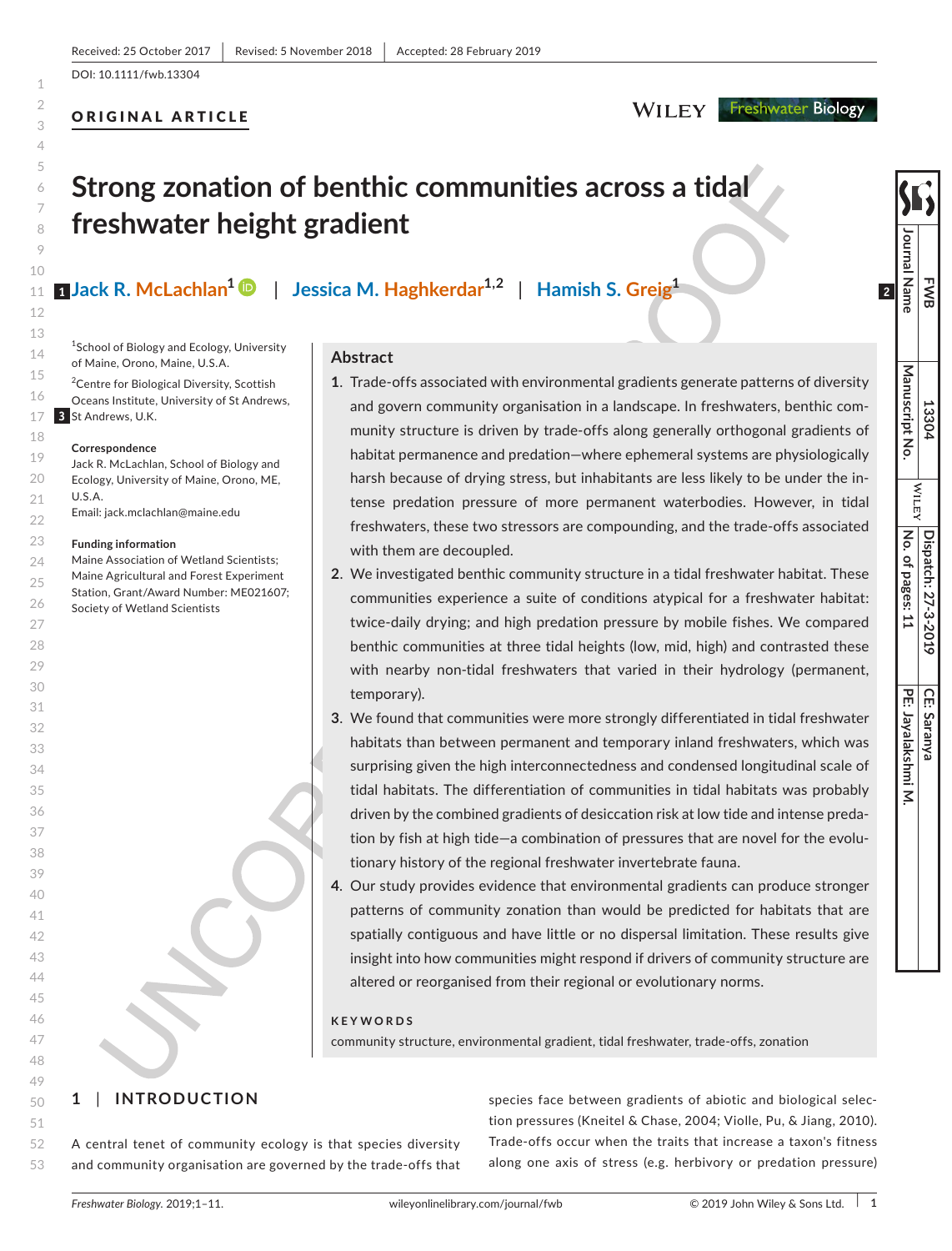**2 WILEY** Freshwater Biology **Reserves and the COVID-ACT** MCLACHLAN ET AL.

1  $\mathfrak{O}$ 3 4 5 6 7 8 9 10 11 12 13 14 15 16 negatively impact fitness along another axis (e.g. shade tolerance or drought resistance) (Lubchenco, 1980; Schiesari, Peacor, & Werner, 2006). Trade-offs promote speciation and maintain diversity patterns along habitat gradients in almost all ecological systems (Connell, 1961; Kraft, Valencia, & Ackerly, 2008; McPeek, 1996), especially those where there is a strong, sustained environmental selection pressure exerted on a community that results in species with specialised functional or life history traits (Stearns, 1976). However, we know little about what happens when communities encounter novel environments or species interactions that are outside their evolutionary history—traits that were crucial for persistence in one environment may be maladaptive when conditions change. Contrasting the community organisation across hydrological gradients in nontidal versus tidal freshwaters provides a unique opportunity to fill this knowledge gap.

17 18 19 20 21 22 23 24 25 26 27 28 29 30 31 32 33 Freshwater communities are often structured by gradients of habitat permanence and predation pressure. Ephemeral pools that dry frequently are physiologically harsh environments that do not support large-bodied top predators (Vanschoenwinkel, Buschke, & Brendonck, 2013; Wiggins, Mackay, & Smith, 1980); abiotic stress therefore drives community structure and species traits in temporary freshwaters. Ponds or lakes that do not dry up are more likely to support top predators, which exert a strong selective pressure on lower trophic levels and supplant environmental variability as the main driver of community structure. This trade-off between habitat permanence and predation pressure is the key driver of community structure and function in freshwaters (Batzer & Wissinger, 1996; Schriever, 2015; Wellborn, Skelly, & Werner, 1996) and has led to adaptive radiation (within families and genera) to fill vacant niches along the gradient (Stoks & McPeek, 2003; Wellborn et al., 1996; Wissinger, Whissel, Eldermire, & Brown, 2006).

34 35 36 37 38 39 40 41 42 43 44 45 46 47 Wolff, 2009; Swarth & Kiviat, 2009; Van den Bergh et al.*,* 2009). **4 5** 48 49 50 51 52 53 In contrast to most freshwater systems, tidal freshwaters experience considerable water-level fluctuations daily (and seasonally) and are important forage areas for predatory fish (Le Pichon et al., 2017; McIvor & Odum, 1988; Nellis et al., 2007). Tidal freshwaters occur in estuaries with riverine flows that are sufficiently strong to maintain salinity levels below 0.5‰ while still permitting upstream tidal movement and fluctuations in water height (Odum, Smith, Hoover, & McIvor, 1984). The denser salt water of the incoming tide is forced downwards by strong freshwater flows, and the incoming tide pushes large volumes of freshwater upwards—creating uniquely freshwater intertidal zones. These intertidal areas usually host a diverse suite of freshwater wetland plants and associated fauna (Barendregt, Whigham, & Baldwin, 2009; Barendregt, Ysebaert, & Tidal freshwaters have a global distribution, but the hydrological conditions that create these areas are less likely to be maintained in tropical or Mediterranean climates, where precipitation patterns and river discharge values vary greatly by season (Barendregt and Swarth, 2013). The benthos in tidal freshwater wetlands are sub-**6**jected to high environmental variability and desiccation stress

generated by twice-daily fluctuations in water level among zones of different tidal heights.

Additionally, because fish can move with the tides, predation pressure in tidal freshwaters is likely to be consistently high. These mobile predators are not subject to the same physiological limitations as their benthic prey, as fish can always return to the refugium of the subtidal river during low tide. The trade-offs associated with key drivers of community structure—desiccation risk and fish predation—are therefore decoupled and novel compared with the evolutionary history of nearly all freshwater invertebrate colonists in the landscape. Understanding how communities are structured in tidal freshwaters could shed light on how communities organise in novel ecosystems, or when the main drivers of community structure are altered or reorganised; for example, through climate-driven changes in species' ranges (Alexander, Diez, Hart, & Levine, 2016) or changes in the frequency or timing of natural disturbance regimes (Turner, 2010). Furthermore, despite their global distribution and known conservation importance for rare wetland plant species, anadromous fishes, and waterfowl (Barendregt, Whigham et al., 2009; Barendregt, Ysebaert et al., 2009), little has been done to investigate the ecology of benthic invertebrate communities of tidal freshwaters (but see Yozzo & Diaz, 1999).

The primary aim of this study was to investigate how benthic communities are organised under a suite of associated abiotic and biological pressures that are atypical for freshwater habitats tidal hydrology. We predicted the combination of physiological stress (twice-daily drying) and predation pressure (twice-daily fish predation) would create some level of distinction in community structure and differences in richness between different tidal heights due to variation in the tolerances of benthic taxa to these compounding environmental pressures. Given that the trade-offs associated with drying and predation that generated the regional freshwater fauna are decoupled in tidal freshwaters, we also predicted that the fauna of tidal freshwaters would be a depauperate subset of the benthic communities found in nearby non-tidal freshwater habitats. Lastly, given the dearth of basic information on the composition of tidal freshwater benthic communities, we also assess and discuss their potential importance for landscapelevel biodiversity.

#### **2** | **METHODS**

#### **2.1** | **Field study site**

Swan Island (44°3′55″N, 69°47′41″W) is an island in the upper Kennebec estuary, in Sagadahoc County, Maine. The island is *c.* 6 km long and 1.25 km wide and is surrounded by *c.* 200 hectares of freshwater tidal flats that are vegetated seasonally and are typically dominated by wild rice (*Zizania palustris*), three-square bulrush (*Schoenoplectus pungens*), and pickerelweed (*Pontederia cordata*). The island experiences semidiurnal tides between 1.5 m and 2.1 m in height, which vary seasonally with river discharge. The limit of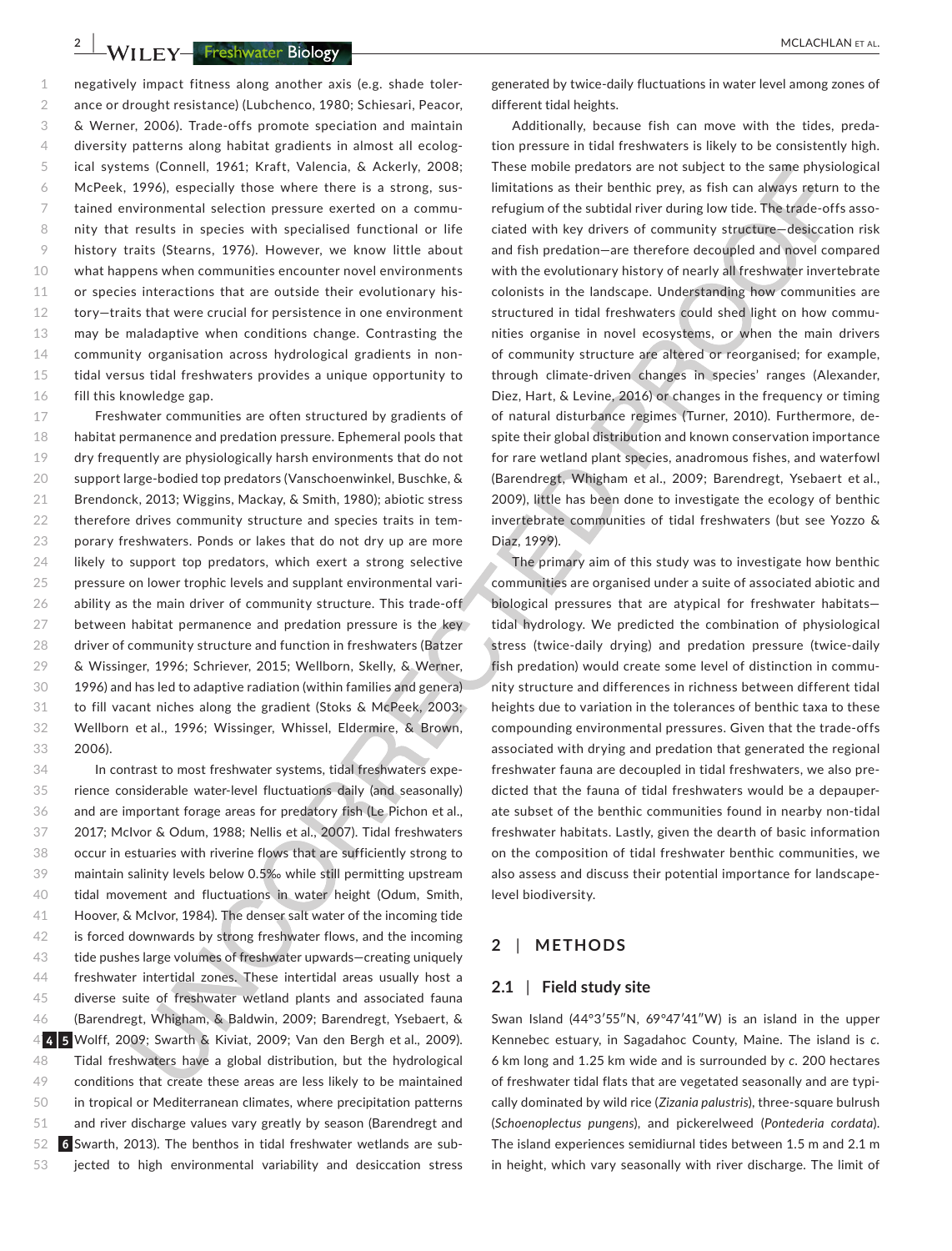1 2 3 4 5 6 7 8 9 10 11 12 13 14 15 16 saline intrusion during seasonal lowest riverine flows (September) is just downstream of the most southerly point on the island (Kistner & Pettigrew, 2001); the salinity of the tides experienced by the island never exceeds 0.5‰ and can thus be considered truly freshwater (McLusky, 1993). Summer electrofishing found that the tidal freshwaters around Swan Island support high densities of predatory fish across a range of body sizes and 18 species (Yoder, Kulik, Audet, & Bagley, 2006; see Supporting Information Table S1). There are eight man-made ponds on the island, some of which have been stocked with brown trout (*Salmo trutta*), as well as numerous natural seasonal wetlands and vernal pools. The island has not been inhabited since 1936 (Kennedy, Farrar, Reynolds, & Bond, 2012), and receives around 2,000 visitors per year, so, with the exception of yearly management of the grasslands that surround the man-made ponds, there are few ongoing human impacts (J. Pratte, personal communication ). **7**

### **2.2** | **Sampling design**

Four intertidal wetlands, four ponds deemed hydrologically stable (*permanent*), and four pools that experience significant seasonal dry-down (*temporary*) were chosen for sampling sites. Inland sites were subjectively assigned to either group based on local knowledge (J. Pratte, personal communication) and by looking at historical aerial photography to see which sites varied greatly in their surface area, or disappeared seasonally (i.e. suggestive of significant dry-down). The mean distance between inland sites was  $1,127 \pm 153$  m (range: 245-2,286 m). Sampling occurred at three tidal heights (low marsh, mid marsh, and high marsh) of intertidal wetland, and in the littoral zones of the inland sites. As the slope differed between tidal sites, distances between tidal height zones within a wetland were varied (range: 39–106 m, *x̄* = 68.3 ± 9.7 m) to ensure similar hydrological conditions between sites. Twice a



48 49 50 51 52 53 FIGURE 1 (a) Geographic location of Swan Island, Maine (arrowed). (b) Aerial photograph of Swan Island, Maine with sampling locations marked. High (closest to land), mid, and low tidal sites are marked by green, yellow, and red pins, respectively. Permanent ponds (*n* = 4) are marked with blue pins and temporary pools (*n* = 3) with purple pins. River flow is from north to south. Photograph was taken at low tide on 5 May 2018 and accessed from Google Earth on 2 June 2018. (c) A typical tidal freshwater wetland site. Black bars highlight sites of different tidal height. Here, the distance between low and high sites was 106.2 m. Photo was taken during the floodtide. The arrow denotes the approximate high tide line. (d) A typical permanent pond site. Sampling occurred in the littoral vegetation at the bottom of the photo. (e) A typical temporary wetland site that has experienced significant dry-down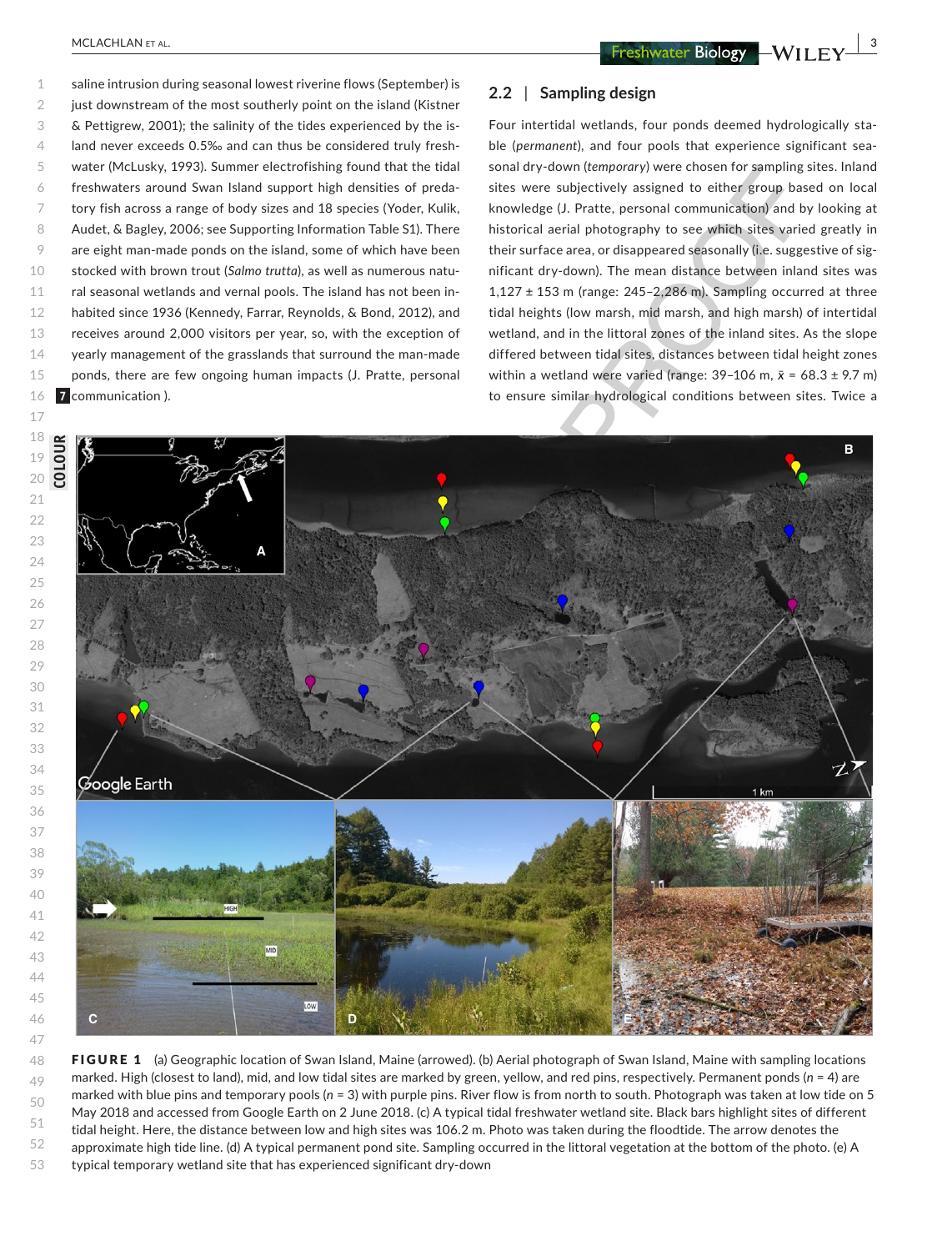**4 |**  MCLACHLAN et al.

day, high, mid, and low tidal heights were inundated for <3, *c.* 6, and *c.* 9 hr at a time, respectively. Sampling occurred within a 1 week window at three time-points during the summer of 2015 (May, June, and August) to account for seasonal changes in the environment and benthic invertebrate communities. A map of the sampling locations and photographs of each of the three habitat types can be seen in Figure 1.

#### **2.3** | **Physicochemical sampling**

Water temperature data were recorded at 30-min intervals during the season using HOBO pendant dataloggers (Onset Computer Corporation, Bourne, MA, U.S.A.) attached to a staging post at the sediment-water interface. These dataloggers were deployed at both high and low tidal heights in tidal sites. Staging posts were also installed in inland sites to record water height changes between sampling occasions.

#### **2.4** | **Biological sampling**

21 22 23 24 25 26 27 28 29 30 31 32 33 34 Benthic communities of tidal and non-tidal habitats were characterised by sweeping four replicate 0.33  $m^2$  plots with a D-frame net (1-mm mesh-size) for 30 s to collect large-bodied macroinvertebrates. A modified stovepipe sampler (ø 0.01 m section of PVC pipe) was pushed into the substrate next to each area swept by the Dframe net and an aquarium net (0.35-mm mesh-size) was repeatedly swept inside the stovepipe for 30 s to collect smaller-bodied invertebrates. These complementary sampling methods enabled the detection of rare large-bodied macroinvertebrates and the quantification of small-bodied, highly numerous taxa, respectively (method following Wissinger, Greig, & McIntosh, 2009). Samples were collected on the incoming tide, where applicable, and always at a water depth of 10 cm. Samples were stored in 95% ethanol for transport back to the laboratory.

#### **2.5** | **Laboratory sample processing**

Benthic macroinvertebrate samples were washed over a 500-μm Endecott sieve, transferred to a white picking tray, and all invertebrates were removed and identified to the lowest possible taxonomic level (typically genus or family) using Peckarsky, Fraissinet, and Penton (1990), Merritt, Cummins, and Berg (2008) and other taxon-specific keys, where appropriate. Invertebrates were placed in a petri dish with graph paper for scale and photographed using a tripod-mounted Canon EOS Rebel DSLR camera (Canon Inc., Tokyo, Japan). Adobe Acrobat X Pro (Adobe Systems, San Jose, CA) was used to enumerate invertebrates using a method that followed Galatowitsch and McIntosh (2016a).

#### **2.6** | **Data analysis**

52 53 Invertebrate abundance data were pooled across the four replicate samples and sampling date and converted to densities (number of individuals per  $m^2$ ) by dividing by the total area sampled. Invertebrate density data were then natural-log transformed before analysis. Larval and adult forms of the same taxon were treated as separate taxa, to reflect differences in dispersal ability and tolerances to stressors. Taxa that were obligately terrestrial and would experience inundation as a stressor (non-aquatic adults, terrestrial beetles, spiders, etc.) were not included in analyses.

Taxonomic richness, quantified as the number of unique taxa found at each site, was the simplest measurement of diversity calculated, but is highly dependent on sampling effort and number of individuals collected (Magurran, 2004). Margalef's index was used in lieu of taxonomic richness to aid in site comparison of richness as invertebrate abundances often varied greatly between sites.

These univariate responses of log-invertebrate density and untransformed values for the normally-distributed Margalef's index were analysed using analyses of variance (ANOVA) in which habitat type (High, Mid, Low, Permanent, Temporary) was treated as a fixed effect. Tukey's honest significance difference test was performed post hoc to determine significant differences among treatment levels. Data were analysed using R 3.3.0 (R Core Team, 2016).

### **2.7** | **Community structure and dissimilarity**

Bray–Curtis dissimilarity index, which incorporates relative abundances of taxa (Magurran, 2004), was used to characterise variation in abundances and community composition between sites. Invertebrate density data were square-root transformed for Bray– Curtis calculations to dampen the effect of hyper-abundant taxa.

The resulting dissimilarity matrix was visualised using non-metric multidimensional scaling (NMDS). To test whether communities at different habitats are significantly different from each other in multivariate space, a permutational multivariate analysis of variance (PERMANOVA) was performed on the matrix of dissimilarity values. Although PERMANOVA is generally robust to heterogeneity of dispersions (Anderson & Walsh, 2013), homogeneity of dispersions was tested using PERMDISP to aid in interpretation of PERMANOVA results (Anderson et al. 2006). Diversity index calculation and all **8**multivariate analyses were performed in R using the package *vegan* (Oksanen et al., 2016).

Sites were identified and selected for this study in April during the spring freshet. This meant that one site that was classified as a temporary inland site was in fact in the floodplain of the Kennebec River and was tidally influenced. Data from that site were not included in analyses. Additionally, one of the remaining temporary sites had dried completely by August was therefore not sampled in August.

#### **3** | **RESULTS**

#### **3.1** | **Temperature**

The greatest variation in daily water temperature was evident in high tidal sites, where temperatures often surpassed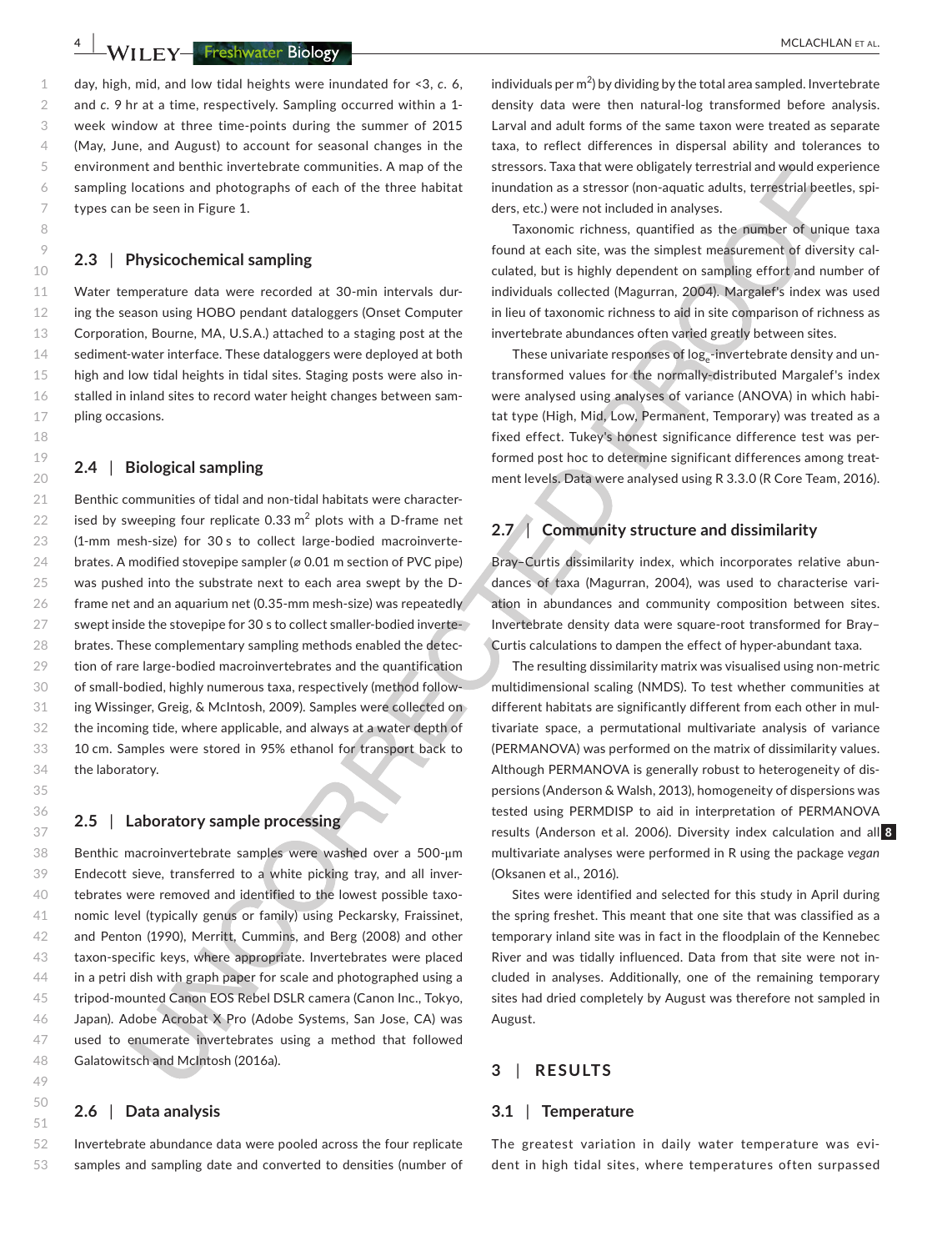**COLOUR**



34 35 36 37 38 39 40 41 42 42°C and could rapidly fall by as much as 32°C in a single day (Figure 2) due to a combination of reinundation and time of day. Low tidal sites were less warm (infrequently reaching 35°C), but still experienced rapid fluctuations in temperature. Inland permanent and temporary sites experienced a similar range of daily temperatures as low tidal sites but appeared to change more gradually. Ponds that exhibited significant dry down had more rapid increases in temperature later in the season.

#### **3.2** | **Univariate community responses**

43 44 45

46 47 48 49 50 51 52 53 Mean invertebrate density did not differ significantly between habitats  $(F_{4,14} = 2.803, p = 0.067)$ , but was generally lower in tidal sites than non-tidal sites. Taxon richness was significantly lower in tidal sites than in non-tidal sites  $(F_{4,14} = 5.697, p = 0.006,$  $R^2$  = 0.51), even when differences in total invertebrate densities were accounted for with Margalef's index. Within tidal sites, Margalef diversity decreased with tidal height, although not significantly (Figure 3).

#### **3.3** | **Multivariate community responses**

Multivariate dispersion did not differ significantly between habitats (PERMDISP: Pseudo-*F*4,14 = 2.468, *p* = 0.11, *n* = 999). However, PERMANOVA indicated that invertebrate community structure differed significantly between habitats (Pseudo-F<sub>4,14</sub> = 5.124,  $p = 0.001$ ,  $n = 999$ ,  $R^2 = 0.59$ ). A NMDS plot based on a distance matrix of Bray–Curtis dissimilarity values (Figure 4) suggested that invertebrate communities in tidal habitats (high, mid, low) were more strongly differentiated than between the two inland habitat types (permanent and temporary), which overlapped considerably in their community structure. Overall, these analyses provided evidence that tidal and non-tidal habitats differed greatly in their community structures (Figure 4). Data on the taxa that drove these differences are presented in Supporting Information Figure S1.

#### **3.4** | **Taxonomic composition**

A total of 33,560 individual invertebrates were enumerated in this study, representing 113 taxa Supporting Information (Table S2). Of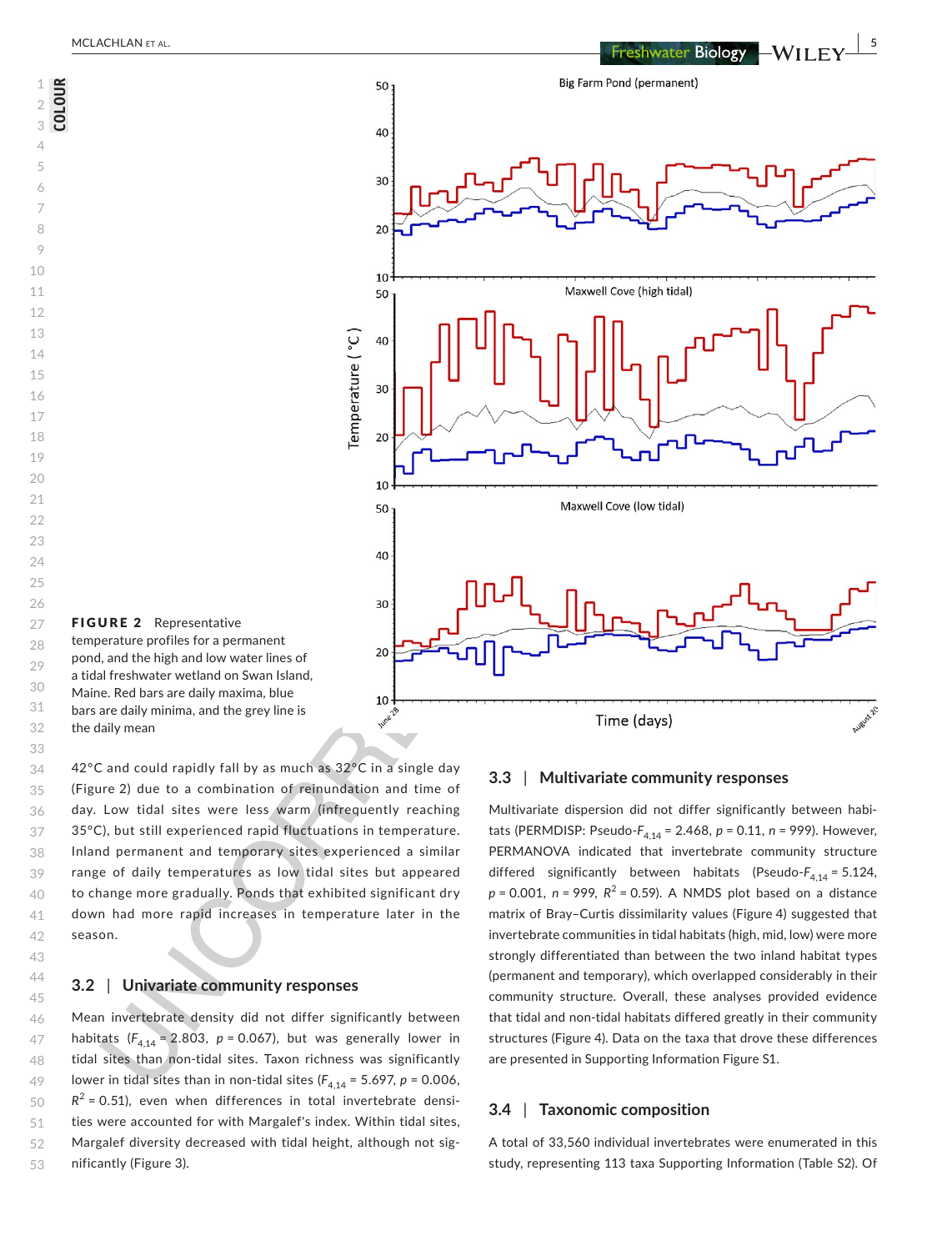

  $\Delta\Delta$  FIGURE 4 Non-metric multidimensional scaling (NMDS) ordination plot of benthic macroinvertebrate communities based on Bray–Curtis dissimilarities of square-root-transformed abundance in freshwater habitats of Swan Island, Maine. Points represent sites, and polygons are drawn to encompass all sites of a given habitat type. Communities were more greatly differentiated between different tidal height zones (High, Mid, Low) in a contiguous wetland habitat than between isolated discrete inland habitats that varied in their hydrology (Permanent, Temporary). Inland and tidal communities were also strongly differentiated from each other. A stress value of 0.10 suggests that the two axes accurately represent the multivariate data

 these 113 taxa, almost a quarter were only found in tidal freshwaters, nine were restricted to permanent inland freshwaters, and eight were unique to temporary inland freshwaters (Figure 5). Of the 28 taxa found only in tidal freshwaters, 10 were unique to high marsh sites, and five and three taxa were found only at mid and

low marshes, respectively. Approximately 60% of taxa were found in more than one habitat (Figure 5). A total of 74 taxa were found at permanent inland sites, 72 taxa were found at temporary inland sites, and 70 taxa were found in tidal freshwaters (across all tidal heights).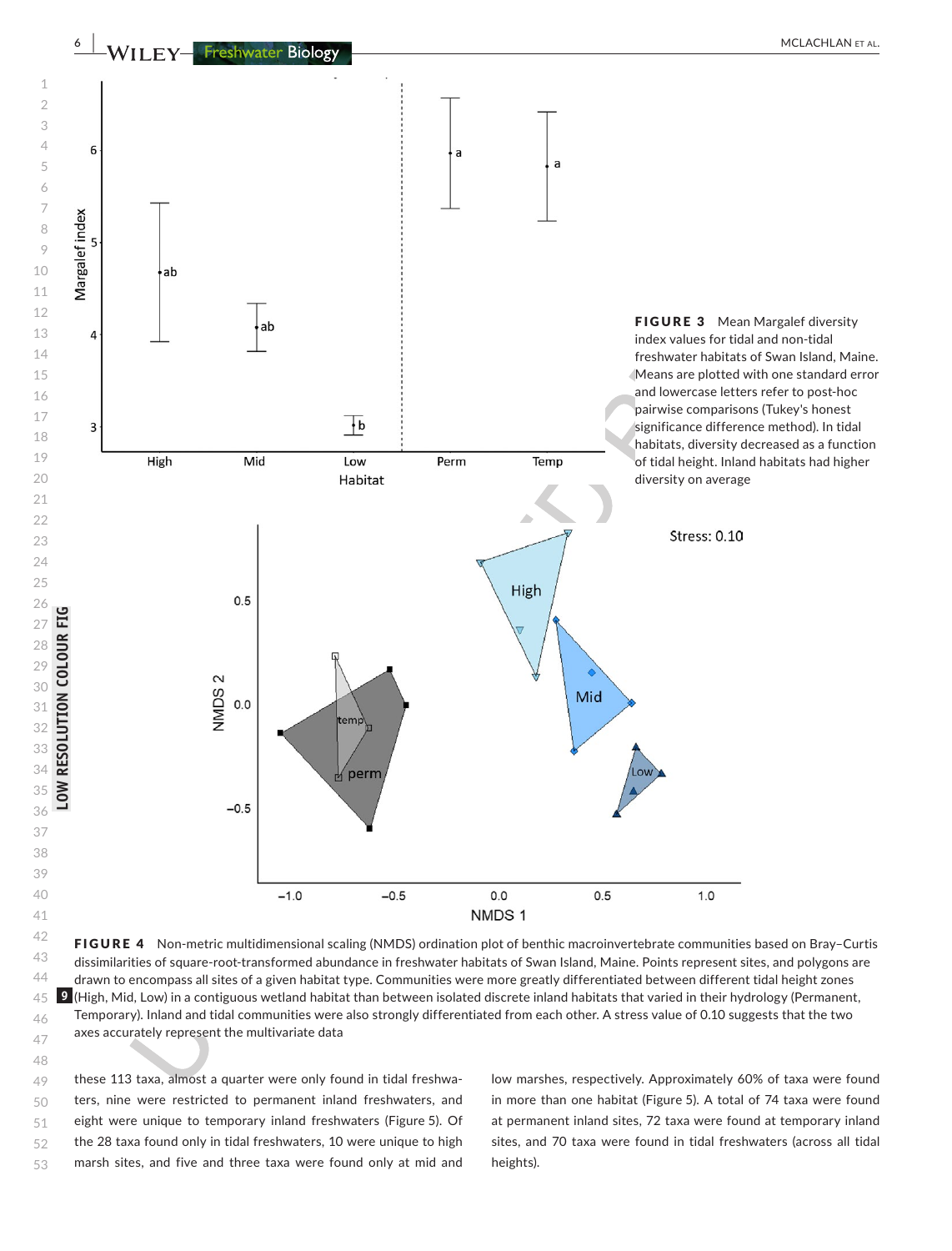**<u>MCLACHLAN ET AL.</u>** *MCLACHLAN ET AL. PHONE I* 

1  $\mathfrak{O}$ 3 4 5 6 7 8 9 10 11 Mud snails (Hydrobiidae) and nonbiting midge larvae (Chironomidae) were either dominant or abundant at all tidal heights. At low tidal heights, oligochaetes were also abundant. Taxa that were unique to low tidal sites were those generally considered lotic (e.g. the hydropsychid caddisfly, *Cheumatopsyche* sp., and the gomphid dragonfly, *Stylurus* sp.). At mid tidal heights the mayfly *Caenis*, waterboatmen (Corixidae), and the amphipods *Gammarus* and *Hyalella* were abundant. High densities of corixids were also observed at high tidal sites. Other abundant taxa at high tidal heights were ceratopogonid midges (in particular *Atrichopogon*), *Caenis*, and the beetles *Haliplus* and *Berosus.*

12 13 14 15 16 17 18 Tidal sites also supported a unique assemblage of beetles that was not seen in inland freshwaters, including lotic taxa, such as elmids (four genera), and taxa that are considered *semi-aquatic* or littoral specialists like the families Lampyridae (fireflies), Heteroceridae (variegated mud-loving beetles), Staphylinidae (rove beetles), and Tenebrionidae (darkling beetles)—all of which were found exclusively at high tidal heights.

Inland, chironomids and *Caenis* were dominant or abundant at both permanent and temporary inland sites. Odonates from the families Coenagrionidae, Lestidae, and Libellulidae, and the isopod *Caecidotea* also ranked among the dominant taxa at both inland sites but were rare or absent from tidal sites. Adult dytiscid beetles and hemipterans were common in inland sites, but rare or absent from tidal sites.

#### **4** | **DISCUSSION**

Our study provides evidence that environmental gradients can produce strong changes in community structure in habitats that are





spatially contiguous and have little or no dispersal limitation. We predicted that benthic communities in tidal freshwaters would exhibit some level of community zonation between different tidal heights due to compounding pressures from drying and fish predation. In fact, our community sampling revealed greater differentiation in community structure between tidal heights in a contiguous wetland habitat than between isolated wetland habitats that differed in their hydrological conditions. In the tidal freshwater habitats, communities were distinct in their structure despite high connectivity between the three tidal heights. There was significant overlap in the invertebrate communities of permanent and temporary ponds. These results suggest that the trade-offs that structure communities (e.g. Wellborn et al., 1996) are sufficiently strong in tidal freshwater habitats to produce greater community differentiation than would be predicted given the highly condensed longitudinal scale and high habitat connectivity.

In tidal freshwaters, communities are subjected to highlypredictable alternating abiotic and biological stressors. Temperatures at upper tidal heights at low tide can reach 42°C in the middle of the day and fall to around 15°C when reinundated at high tide in the night (Figure 2). Desiccation risk and heat stress are correlated with tidal height, much like in marine intertidal areas (e.g. Dayton, 1975). When this physiological stressor is relaxed by reinundation during the flood tide, the benthos is then subjected to predation by foraging fishes which follow the wetting front of the incoming tide (personal observation). Of the 18 spp. found by Yoder et al. (2006) in tidal freshwater habitats (see Supporting Information Table S1), 13 spp. are demersal or benthopelagic feeders on invertebrates (Froese & Pauly, 2018) and represent a broad range of body and gape sizes, and thus can exert strong top-down control on the benthos. Predation risk is likely to be greater at lower tidal heights that are inundated for longer, as fish have more time available to forage (Ellis & Bell, 2008; Kneib & Wagner, 1994; Le Pichon et al., 2017). In tidal freshwaters, the stresses of fish predation pressure and physiological stress may be compounding rather than the orthogonal contrasts that are well known to structure inland freshwater communities (Batzer & Wissinger, 1996; Schriever et al., 2015; Wellborn et al., 1996). For tidal heights that are inundated for a short period of time, benthic invertebrates will have limited time available for foraging, a period that also corresponds with the highest risk of predation. In non-tidal freshwaters, especially in hydrologically isolated waterbodies (ponds, lakes, etc.), vertebrate predators, especially fish, are subject to the same abiotic constraints as lower trophic levels (e.g. Walls, Barichivich, & Brown, 2013; Wellborn et al., 1996; Werner & Anholt, 1993) and so their ability to depress invertebrate community structure is limited (but see Greig, Wissinger, & McIntosh, 2013). The strength of predation effects in tidal freshwaters is likely to be far higher than in ponds or lakes, if fish mobility across foraging areas allows them to exploit many resource patches in a short period of time. As tidal freshwaters are connected to a subtidal refugium, a larger number of predators can be supported that can *spillover* from subtidal areas during the flood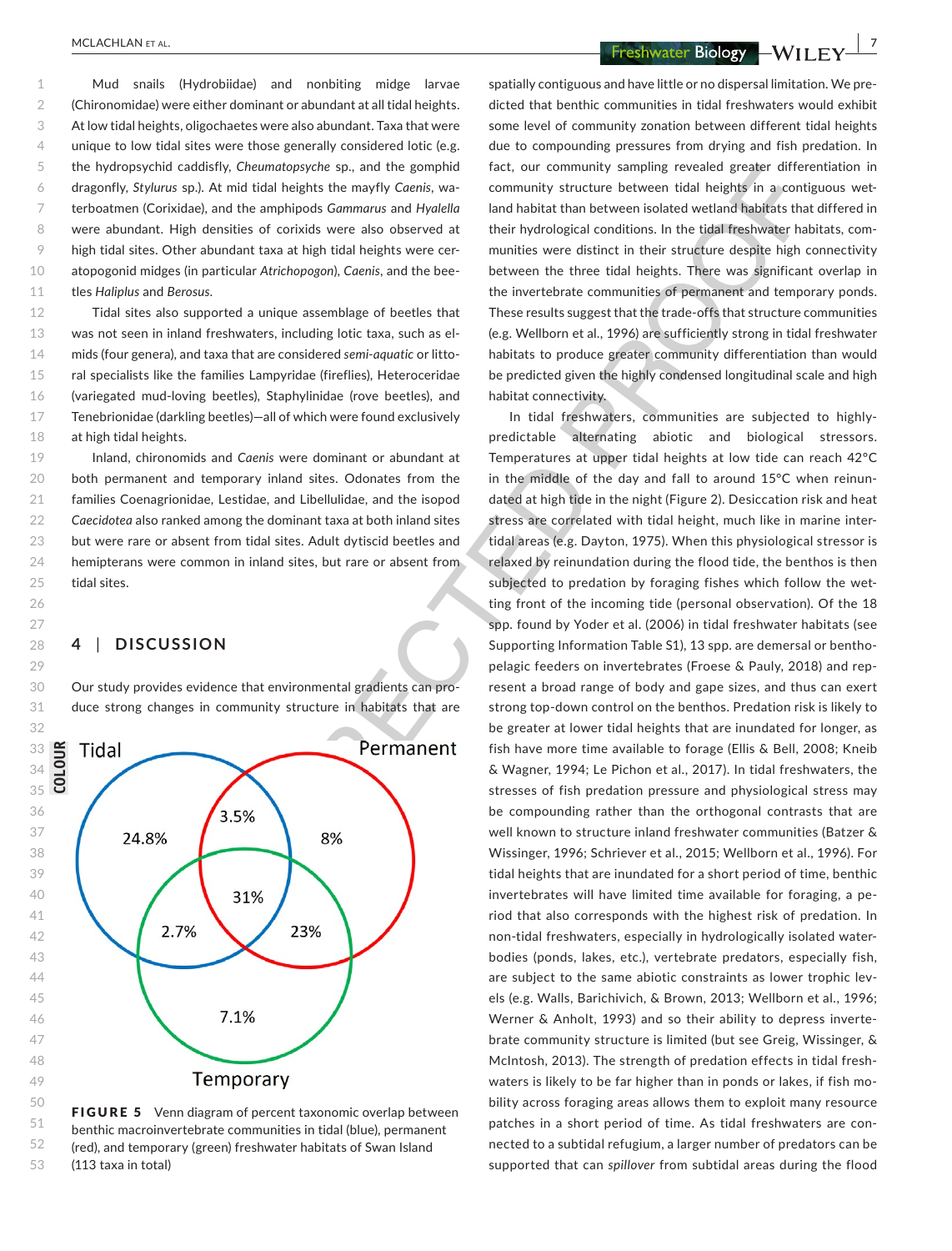**8 |**  MCLACHLAN et al.

1  $\mathfrak{O}$ 3 4 5 6 7 8 9 10 11 12 13 14 15 16 tide and move between patches (sensu Casini et al., 2012; Frost, Didham, Rand, Peralta, & Tylianakis, 2015). The environmental filters that act on predators, determining their spatial and temporal distribution, can also have knock-on effects on prey; for example, dispersal-limited predators in some systems can create the illusion of dispersal limitation in prey communities (Livingston et al., 2017). In tidal freshwaters, faster-dispersing fish predators can move between patches on the scale of a twice-daily tide, while more dispersal-limited prey species are constrained by the tidal cycle—where relief from predation at low tide is accompanied by physiological stress and dispersal limitation. In isolated non-tidal wetlands, the abundance of predators is more likely to be limited by the availability of prey that can be supported by the wetland, as predators are subject to the same environmental constraints as their prey (sensu lato Rosenzweig & MacArthur, 1963), and are unable to move between patches.

17 18 19 20 21 22 23 24 25 26 27 28 29 30 31 32 33 34 35 36 37 38 39 While we predicted that compounding abiotic and predation pressure would limit invertebrate community diversity in tidal freshwaters, taxonomic richness generally increased with increasing tidal height. High tidal freshwater wetlands may represent a *peak* in ecotonal diversity, which is commonly observed in aquatic–terrestrial transition zones (Décamps & Naiman, 1990; MacKenzie, Dionne, Miller, Haas, & Morgan, 2015; Tonkin, Stoll, Jähnig, & Haase, 2016), and at the nexus of other adjoining ecosystem types (Grytnes, Heegaard, & Ihlen, 2006; Magura, 2002), as many taxa were found only at these sites. These taxa included many semi-aquatic or littoral specialists (sensu Merritt et al., 2008) that may use these sites during the ebb tide and may experience prolonged inundation as a stressor. Few semi-aquatic or littoral taxa were collected at lower tidal heights, although it is possible that these taxa (which were mostly beetles) forage in these areas at low tide and can retreat to higher ground with the incoming tide (Barendregt, 2005). Additionally, some aquatic taxa with closed tracheal systems that are unable to respire atmospheric oxygen and would therefore be susceptible to prolonged drying (for instance mayflies and caddisflies), were rare or not observed at upper tidal heights. However, some traditionally lotic taxa that would be intolerant of drying (and require flowing water), such as *Cheumatopsyche* caddisflies and *Stylurus* dragonflies, were able to penetrate into lower intertidal areas.

40 41 42 43 44 45 46 47 48 49 50 51 Many larger bodied taxa were only found in the non-tidal habitats. These taxa, adult beetles and hemipterans, have high tolerances for desiccation (Pallarés, Velasco, Millán, Bilton, & Arribas, 2016) and are highly mobile, but their larger body size makes them more sensitive to fish predation (Antón-Pardo & Armengol, 2016; Blumenshine, Lodge, & Hodgson, 2000; Zimmer, Hanson, Butler, & Duffy, 2001). Also, large-bodied and susceptible to fish predation (Morin, 1984), odonate larvae respire using a closed tracheal system and are even less likely to inhabit tidal habitats, where hydrological conditions are constantly changing. The combination of physiological stress and high predation pressure in tidal habitats probably hindered the colonisation of odonates.

52 53 There was a substantial proportion (*c.* 37%) of the regional invertebrate fauna that were found in both tidal and non-tidal

habitats. While it is possible that some patterns of species' segregation by habitat may be obscured by a coarse level of taxonomic resolution, especially in speciose groups such as chironomids and oligochaetes, several taxa appear to be true *hydrological generalists* being able to tolerate a wide variation in physiological or predation pressures. While highly mobile taxa can move between habitats to reduce risks, taxa such as snails, *Caenis* mayflies, *Gammarus* amphipods, and the larvae of *Haliplus* and *Dubiraphia* beetles, which were abundant at all tidal heights and inland, have low dispersal ability and mobility (Merritt et al., 2008). The presence of these less-mobile taxa across the range of habitats suggests that they may share some other traits that allow persistence despite variable and high abiotic and predation stress, such as predator avoidance or refugium use. Invertebrate traits like these can be flexible within species along hydrological gradients in inland freshwaters (Crowl, 1990; Galatowitsch & McIntosh, 2016b), and apparently contrasting selection pressures (such as desiccation risk and predation) can facilitate the development of specialised strategies that allow generalists to persist across environmental gradients (Greig & Wissinger, 2010). While these flexibilities have been observed for life-history strategies, the same could be true for feeding mode or other short-term adaptations. For instance, *Caenis* mayflies have operculate gills for ventilation in low-oxygen environments and are biofilm feeders (Eastman, 1932). Here, their highly-benthic nature may confer co-tolerance to both abiotic stress and predation pressure, perhaps allowing persistence and foraging in very shallow pools or wetted areas while the tide is out, or during seasonal drying. Further work is needed to discern the importance of traits that confer co-tolerance to opposing selection pressures.

Some previous work has suggested that the benthic communities of tidal freshwaters are species depauperate (Barendregt, 2016; Swarth & Kiviat, 2009; Yozzo & Diaz, 1999), made up of a few, highly dominant taxa, especially chironomids and oligochaetes. In this study, while tidal freshwater habitats were less diverse (lower Margalef's index values) than nearby non-tidal freshwaters and did share *c.* 37% of their fauna with non-tidal habitats, almost a quarter of the regional species pool was restricted to tidal freshwater wetlands. Tidal freshwater areas are often overlooked in surveys of estuarine and riverine biotas alike (Rundle, Attrill, & Arshad, 1998; Yozzo & Diaz, 1999), which is unfortunate as we here present evidence that they contribute unique taxa to the regional species pool. While this study did not directly investigate the faunas of the adjacent terrestrial or subtidal riverine habitats, our results indicate that tidal freshwaters may be important nexus of diversity, as they supported taxa that could potentially inhabit both adjacent habitats as well as a broad range of hydrological generalists, and taxa not found in other freshwater habitats locally.

#### **5** | **CONCLUSION**

The trade-offs that structure communities in tidal freshwaters are sufficiently strong to create greater differentiation in community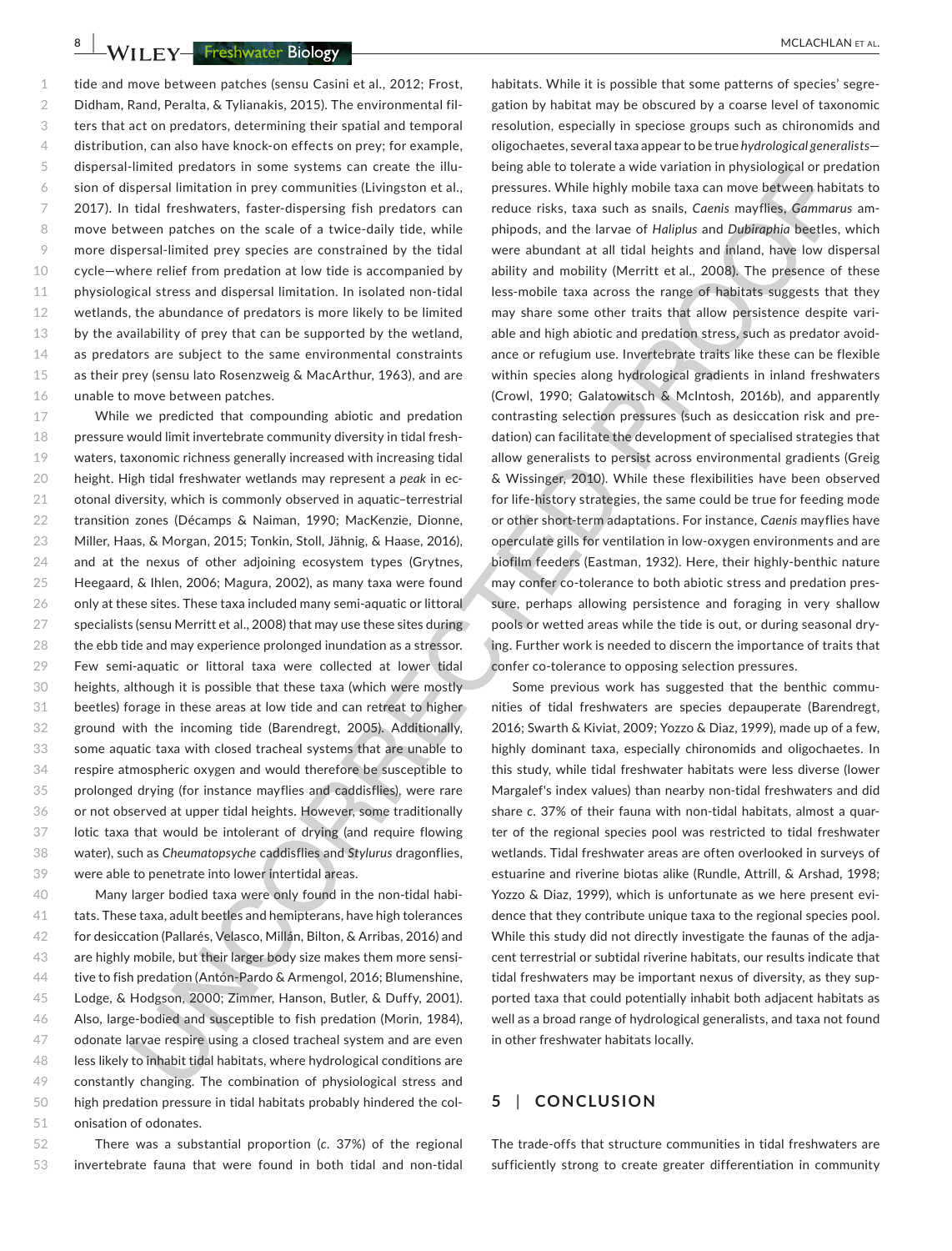1  $\mathfrak{O}$ 3 4 5 6 7 8 9 10 11 12 13 14 15 16 17 18 19 20 21 22 23 24 structure than would be predicted given the condensed longitudinal scale and habitat connectivity. While we observed the greatest differentiation in community structure between different tidal heights, greater differentiation between inland habitat types may have been observed if more ephemeral habitat types were considered (ditches, rain-puddles, etc.), or if better information on their vertebrate predators were available. Nevertheless, it is surprising that community differentiation was so strong in a contiguous habitat. Hydrology, as a function of tidal height, appears to drive this differentiation, through the interactive effects of desiccation and predation risk. In contrast to many freshwater systems, hydrological changes occur on a daily scale, and the mobility of predators in tidal freshwaters means they are not subject to the same environmental constraints as lower trophic levels. Thus, habitat conditions in tidal freshwaters are offset from the evolutionary trade-offs that structure communities in non-tidal freshwaters. However, to fully understand the relative roles of abiotic and biological forces in structuring tidal freshwater communities, manipulations of hydroperiod, predation, basal resources, and habitat complexity are required. Understanding the mechanisms that structure communities in tidal freshwaters provides valuable insight into how taxa can persist in environments to which they have not been specifically adapted and can help predict how communities might respond to novel environmental conditions or species interactions driven by climate change.

#### **ACKNOWLEDGMENTS**

The authors thank B. Adams, A. Hoyle, A. Klemmer, E. Nolan, and the Maine Department of Inland Fish and Wildlife for their assistance in the field. B. Olsen, J. Saros, and S. Wissinger provided feedback on an early draft. We also thank two anonymous reviewers whose comments greatly improved the manuscript. This project received funding from the Maine Agricultural and Forest Experimental Station [MAFES ME021607], the Society of Wetland Scientists, and the Maine Association of Wetland Scientists. J.R.M. would like to thank the Sediment Ecology Research Group at the University of St Andrews for their support during manuscript preparation.

#### **ORCID**

52 53

Jack R. McLachlan<sup>1</sup> <https://orcid.org/0000-0002-4287-5644>

#### **REFERENCES**

- Alexander, J. M., Diez, J. M., Hart, S. P., & Levine, J. M. (2016). When climate reshuffles competitors: A call for experimental macroecology. *Trends in Ecology & Evolution*, *31*, 831–841. [https://doi.org/10.1016/j.](https://doi.org/10.1016/j.tree.2016.08.003) [tree.2016.08.003](https://doi.org/10.1016/j.tree.2016.08.003)
- 48 49 50 51 Anderson, M. J., & Walsh, D. C. I. (2013). PERMANOVA, ANOSIM, and the Mantel test in the face of heterogeneous dispersions: What null hypothesis are you testing? *Ecological monographs*, *83*, 557–574. <https://doi.org/10.1890/12-2010.1>
	- Antón-Pardo, M., & Armengol, X. (2016). Influence of biotic variables on invertebrate size structure and diversity in coastal wetlands of

 **<u>MCLACHLAN ET AL.</u> 99 ACLACHLAN ET AL.** 99

Southeastern Spain. *Estuarine, Coastal and Shelf Science*, *180*, 41–50. <https://doi.org/10.1016/j.ecss.2016.06.020>

- Barendregt, A. (2005). The impact of flooding regime on ecosystems in a tidal freshwater area. *Ecohydrology and Hydrobiology*, *5*, 95–102.
- Barendregt, A. (2016). Tidal freshwater wetlands, the fresh dimension of the estuary. In C. M. Finlayson, G. R. Milton, R. C. Prentice, & N. C. Davidson (Eds.), *The Wetland Book. II: Distribution, Description and Conservation* (pp. 1–14). Netherlands: Springer.
- A. Barendregt, D. F. Whigham & A. Baldwin. (eds.) (2009). *Tidal freshwater wetlands* (pp. 319). Leiden, The Netherlands: Backhuys.
- Barendregt, A., Ysebaert, T., & Wolff, W. J. (2009). Animal communities in European tidal freshwater wetlands. In A. Barendregt, D. F. Whigham, & A. H. Baldwin (Eds.), *Tidal Freshwater Wetlands* (pp. 89– 104). Leiden, NL: Backhuys Publishers.
- Batzer, D. P., & Wissinger, S. A. (1996). Ecology of insect communities in nontidal wetlands. *Annual Review of Entomology*, *41*, 75–100. [https://](https://doi.org/10.1146/annurev.en.41.010196.000451) [doi.org/10.1146/annurev.en.41.010196.000451](https://doi.org/10.1146/annurev.en.41.010196.000451)
- Blumenshine, S. C., Lodge, D. M., & Hodgson, J. R. (2000). Gradient of fish predation alters body size distributions of lake benthos. *Ecology*, *81*,374–386. [https://doi.org/10.1890/0012-9658\(2000\)081\[0374:gofpab\]2.0.co;2](https://doi.org/10.1890/0012-9658(2000)081[0374:gofpab]2.0.co;2)
- Casini, M., Blenckner, T., Mollmann, C., Gardmark, A., Lindegren, M., Llope, M., … Stenseth, N. C. (2012). Predator transitory spillover induces trophic cascades in ecological sinks. *Proceedings of the National Academy of Sciences of the United States of America*, *109*, 8185–8189. <https://doi.org/10.1073/pnas.1113286109>
- Connell, J. H. (1961). The influence of interspecific competition and other factors on the distribution of the barnacle *Chthamalus stellatus*. *Ecology*, *42*, 710–723.<https://doi.org/10.2307/1933500>
- Crowl, T. A. (1990). Life-history strategies of a freshwater snail in response to stream permanence and predation: Balancing conflicting demands. *Oecologia*, *84*, 238–243. [https://doi.org/10.1007/](https://doi.org/10.1007/bf00318278) [bf00318278](https://doi.org/10.1007/bf00318278)
- Dayton, P. K. (1975). Experimental evaluation of ecological dominance in a rocky intertidal algal community. *Ecological Monographs*, *45*, 137– 159. <https://doi.org/10.2307/1942404>
- Décamps, H., & Naiman, R. J. (1990). *The Ecology and Management of Aquatic-Terrestrial Ecotones*. New Jersey, NJ: Parthenon.
- Eastman, L. (1932). Currents produced by the gills of mayfly nymphs. *Nature*, *130*, 58–58.
- Ellis, W. L., & Bell, S. S. (2008). Tidal influence on a fringing mangrove intertidal fish community as observed by in situ video recording: Implications for studies of tidally migrating nekton. *Marine Ecology Progress Series*, *370*, 207–219. <https://doi.org/10.3354/meps07567>
- R. Froese & D. Pauly (eds.) (2018). FishBase. World Wide Web electronic publication. Retrieved from [www.fishbase.org](http://www.fishbase.org), version (02/2018).
- Frost, C. M., Didham, R. K., Rand, T. A., Peralta, G., & Tylianakis, J. M. (2015). Community-level net spillover of natural enemies from managed to natural forest. *Ecology*, *96*, 193–202. [https://doi.](https://doi.org/10.1890/14-0696.1) [org/10.1890/14-0696.1](https://doi.org/10.1890/14-0696.1)
- Galatowitsch, M. L., & McIntosh, A. R. (2016a). Developmental constraints control generalist invertebrate distributions across a gradient of unpredictable disturbance. *Freshwater Science*, *35*, 1300–1311. <https://doi.org/10.1086/688959>
- Galatowitsch, M. L., & McIntosh, A. R. (2016b). Trait flexibility of generalist invertebrates exposed to contrasting predation and drying stressors. *Freshwater Biology*, *61*, 862–875. [https://doi.org/10.1111/](https://doi.org/10.1111/fwb.12747) [fwb.12747](https://doi.org/10.1111/fwb.12747)
- Greig, H. S., & Wissinger, S. A. (2010). Reinforcing abiotic and biotic time constraints facilitate the broad distribution of a generalist with fixed traits. *Ecology*, *91*, 836–846. <https://doi.org/10.1890/08-1871.1>
- Greig, H. S., Wissinger, S. A., & McIntosh, A. R. (2013). Top-down control of prey increases with drying disturbance in ponds: A consequence of non-consumptive interactions? *Journal of Animal Ecology*, *82*, 598– 607. <https://doi.org/10.1111/1365-2656.12042>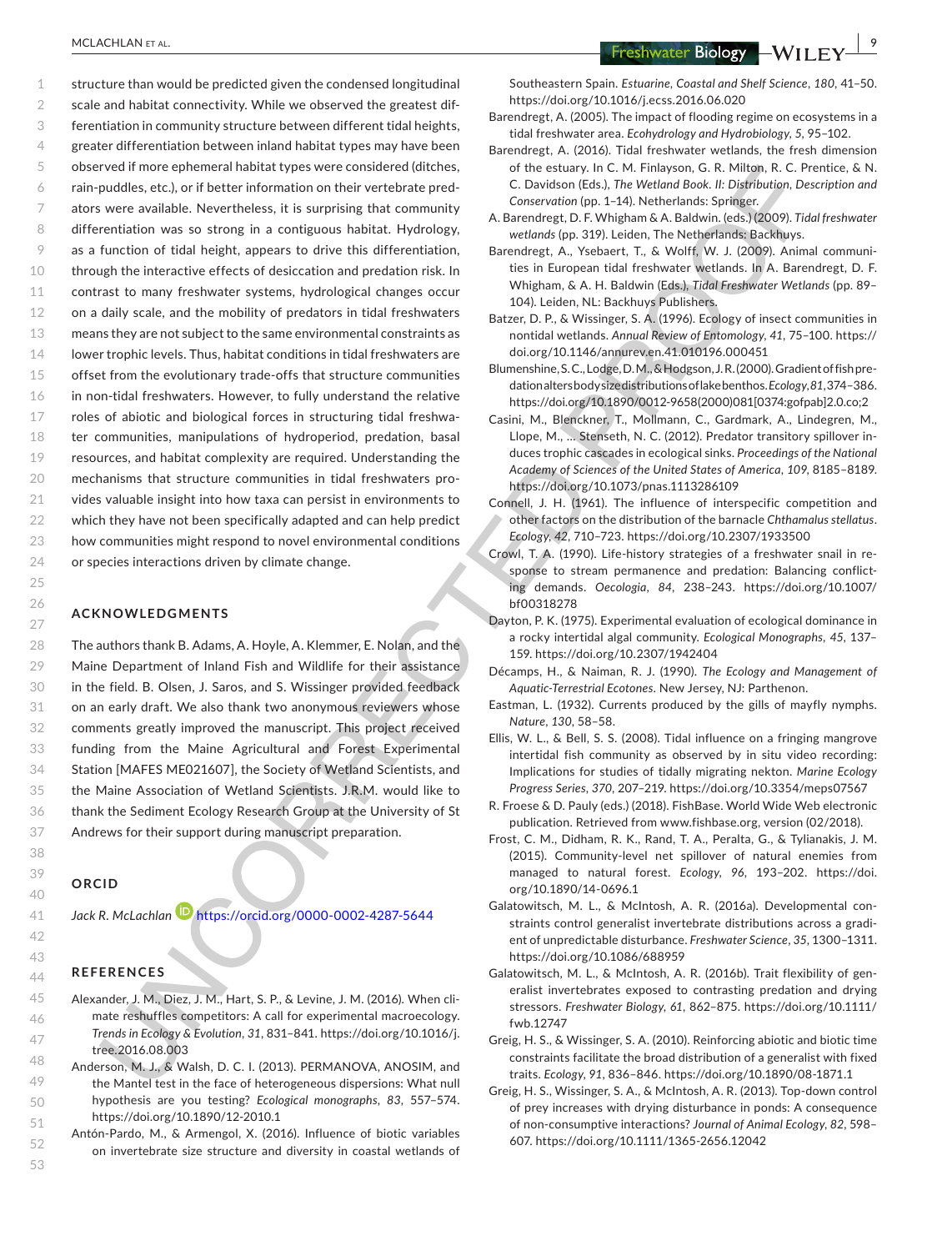**10 WILEY Freshwater Biology Research 20 January 20 January 20 January 20 January 20 January 20 January 20 January 20 January 20 January 20 January 20 January 20 January 20 January 20 January 20 January 20 January 20 Jan** 

- Grytnes, J. A., Heegaard, E., & Ihlen, P. G. (2006). Species richness of vascular plants, bryophytes, and lichens along an altitudinal gradient in western Norway. *Acta Oecologica*, *29*, 241–246. [https://doi.](https://doi.org/10.1016/j.actao.2005.10.007) [org/10.1016/j.actao.2005.10.007](https://doi.org/10.1016/j.actao.2005.10.007)
- Kennedy, E., Farrar, D., Reynolds, H., & Bond, B. (2012). *A history and self-guiding tour of Swan Island*. Augusta, ME: Maine Department of Inland Fisheries and Wildlife.
- Kistner, D. A., & Pettigrew, N. R. (2001). A variable turbidity maximum in the Kennebec estuary, Maine. *Estuaries*, *24*, 680–687. [https://doi.](https://doi.org/10.2307/1352876) [org/10.2307/1352876](https://doi.org/10.2307/1352876)
- Kneib, R. T., & Wagner, S. L. (1994). Nekton use of vegetated marsh habitats at different stages of tidal inundation. *Marine Ecology Progress Series*, *106*, 227–238. [https://doi.org/10.3354/](https://doi.org/10.3354/meps106227) [meps106227](https://doi.org/10.3354/meps106227)
- Kneitel, J. M., & Chase, J. M. (2004). Trade-offs in community ecology: Linking spatial scales and species coexistence. *Ecology Letters*, *7*, 69– 80. <https://doi.org/10.1046/j.1461-0248.2003.00551.x>
- 15 16 17 Kraft, N. J. B., Valencia, R., & Ackerly, D. D. (2008). Functional traits and niche-based tree community assembly in an Amazonian forest. *Science*, *322*, 580–582. [https://doi.org/10.1126/](https://doi.org/10.1126/science.1160662) [science.1160662](https://doi.org/10.1126/science.1160662)
- 18 19 20 21 Le Pichon, C., Coustillas, J., Zahm, A., Bunel, M., Gazeau-Nadin, C., & Rochard, E. (2017). Summer use of the tidal freshwaters of the River Seine by three estuarine fish: Coupling telemetry and GIS spatial analysis. *Estuarine, Coastal and Shelf Science*, *196*, 83–96. [https://doi.](https://doi.org/10.1016/j.ecss.2017.06.028) [org/10.1016/j.ecss.2017.06.028](https://doi.org/10.1016/j.ecss.2017.06.028)
- 22 23 24 Livingston, G., Fukumori, K., Provete, D. B., Kawachi, M., Takamura, N., & Leibold, M. A. (2017). Predators regulate prey species sorting and spatial distribution in microbial landscapes. *Journal of Animal Ecology*, *86*, 501–510. <https://doi.org/10.1111/1365-2656.12639>
- 25 26 27 Lubchenco, J. (1980). Algal zonation in the New England rocky intertidal community: An experimental analysis. *Ecology*, *61*, 333–344. [https://](https://doi.org/10.2307/1935192) [doi.org/10.2307/1935192](https://doi.org/10.2307/1935192)
- 28 29 30 MacKenzie, R. A., Dionne, M., Miller, J., Haas, M., & Morgan, P. A. (2015). Community structure and abundance of benthic infaunal invertebrates in Maine fringing marsh ecosystems. *Estuaries and Coasts*, *38*, 1317–1334. <https://doi.org/10.1007/s12237-015-9977-8>
	- Magura, T. (2002). Carabids and forest edge: Spatial pattern and edge effect. *Forest Ecology and Management*, *157*, 23–37. [https://doi.](https://doi.org/10.1016/s0378-1127(00)00654-x) [org/10.1016/s0378-1127\(00\)00654-x](https://doi.org/10.1016/s0378-1127(00)00654-x)
- 33 34 Magurran, A. E. (2004). *Measuring Biological Diversity*. Oxford, UK: Blackwell.
	- McIvor, C. C., & Odum, W. E. (1988). Food, predation risk, and microhabitat selection in a marsh fish assemblage. *Ecology*, *69*, 1341–1351. <https://doi.org/10.2307/1941632>
	- McLusky, D. S. (1993). Marine and estuarine gradients- an overview. *Netherlands Journal of Aquatic Ecology*, *27*, 489–493. [https://doi.](https://doi.org/10.1007/bf02334809) [org/10.1007/bf02334809](https://doi.org/10.1007/bf02334809)
	- McPeek, M. A. (1996). Trade-offs, food web structure, and the coexistence of habitat specialists and generalists. *The American Naturalist*, *148*, S124–S138. <https://doi.org/10.1086/285906>
- 42 43 44 Merritt, R. W., Cummins, K. W., & Berg, M. B. (2008). *An introduction to the aquatic insects of North America* (pp. 1158). Dubuque, IA: Kendall Hunt.
	- Morin, P. J. (1984). Odonate guild composition: Experiments with colonization history and fish predation. *Ecology*, *65*, 1866–1873. [https://](https://doi.org/10.2307/1937784) [doi.org/10.2307/1937784](https://doi.org/10.2307/1937784)
- 47 48 49 Nellis, P., Munro, J., Hatin, D., Desrosiers, G., Simons, R. D., & Guilbard, F. (2007). Macrobenthos assemblages in the St. Lawrence Estuarine Transition Zone and their potential as food for Atlantic sturgeon and lake sturgeon. *American Fisheries Society Symposium*, *56*, 105–128.
- 50 51 52 53 Odum, W. E., Smith, T. J., Hoover, J. K., & McIvor, C. C. (1984). *The ecology of tidal freshwater marshes of the United States east coast: A community profile*. FWS/OBS-83-17, Washington, DC: US Fish and Wildlife Service.
- Oksanen, J., Blanchet, F. G., Kindt, R., Legendre, P., Minchin, P. R., O'hara, R. B., … Wagner, H. (2016) vegan: Community Ecology Package.
- Pallarés, S., Velasco, J., Millán, A., Bilton, D. T., & Arribas, P. (2016). Aquatic insects dealing with dehydration: Do desiccation resistance traits differ in species with contrasting habitat preferences? *PeerJ*, *4*, e2382. <https://doi.org/10.7717/peerj.2382>
- Peckarsky, B. L., Fraissinet, P. R., & Penton, M. A. (1990). *Freshwater Macroinvertebrates of Northeastern North America*. Ithaca, NY: Cornell University Press.
- R Core Team. (2016). *R: A language and environment for statistical computing*. Vienna, Austria: R Foundation for Statistical Computing. Retrieved from<http://www.R-project.org/>
- Rosenzweig, M. L., & MacArthur, R. H. (1963). Graphical representation and stability conditions of predator-prey interactions. *The American Naturalist*, *97*, 209–223. <https://doi.org/10.1086/282272>
- Rundle, S. D., Attrill, M. J., & Arshad, A. (1998). Seasonality in macroinvertebrate community composition across a neglected ecological boundary, the freshwater-estuarine transition zone. *Aquatic Ecology*, *32*, 211–216. <https://doi.org/10.1023/a:1009934828611>
- Schiesari, L., Peacor, S. D., & Werner, E. E. (2006). The growth-mortality tradeoff: Evidence from anuran larvae and consequences for species distributions. *Oecologia*, *149*, 194–202. [https://doi.org/10.1007/](https://doi.org/10.1007/s00442-006-0440-1) [s00442-006-0440-1](https://doi.org/10.1007/s00442-006-0440-1)
- Schriever, T. A. (2015). Food webs in relation to variation in the environment and species assemblage: A multivariate approach. *PLoS One*, *10*, e0122719.<https://doi.org/10.1371/journal.pone.0122719>
- Schriever, T. A., Bogan, M. T., Boersma, K. S., Cañedo-Argüelles, M., Jaeger, K. L., Olden, J. D., & Lytle, D. A. (2015). Hydrology shapes taxonomic and functional structure of desert stream invertebrate communities. *Freshwater Science*, *34*, 399–409. [https://doi.org/10.1086/680](https://doi.org/10.1086/680518) [518](https://doi.org/10.1086/680518)
- Stearns, S. C. (1976). Life-history tactics: A review of the ideas. *The Quarterly Review of Biology*, *51*,3–47. <https://doi.org/10.1086/409052>
- Stoks, R., & McPeek, M. A. (2003). Antipredator behavior and physiology determine lestes species turnover along the pond-permanence gradient. *Ecology*, *84*, 3327–3338. <https://doi.org/10.1890/02-0696>
- Swarth, C. W., & Kiviat, E. (2009). Animal communities in North American tidal freshwater wetlands. In A. Barendregt, D. F. Whigham, & A. H. Baldwin (Eds.), *Tidal Freshwater Wetlands* (pp. 71–88). Leiden, NL: Backhuys Publishers.
- Tonkin, J. D., Stoll, S., Jähnig, S. C., & Haase, P. (2016). Contrasting metacommunity structure and beta diversity in an aquatic-floodplain system. *Oikos*, *125*, 686–697. <https://doi.org/10.1111/oik.02717>
- Turner, M. G. (2010). Disturbance and landscape dynamics in a changing world. *Ecology*, *91*, 2833–2849. <https://doi.org/10.1890/10-0097.1>
- Vanschoenwinkel, B., Buschke, F., & Brendonck, L. (2013). Disturbance regime alters the impact of dispersal on alpha and beta diversity in a natural metacommunity. *Ecology*, *94*, 2547–2557. [https://doi.](https://doi.org/10.1890/12-1576.1) [org/10.1890/12-1576.1](https://doi.org/10.1890/12-1576.1)
- Violle, C., Pu, Z., & Jiang, L. (2010). Experimental demonstration of the importance of competition under disturbance. *Proceedings of the National Academy of Sciences*, *107*, 12925–12929. [https://doi.](https://doi.org/10.1073/pnas.1000699107) [org/10.1073/pnas.1000699107](https://doi.org/10.1073/pnas.1000699107)
- Walls, S. C., Barichivich, W. J., & Brown, M. E. (2013). Drought, deluge and declines: The impact of precipitation extremes on amphibians in a changing climate. *Biology*, *2*, 399–418. [https://doi.org/10.3390/](https://doi.org/10.3390/biology2010399) [biology2010399](https://doi.org/10.3390/biology2010399)
- Wellborn, G. A., Skelly, D. K., & Werner, E. E. (1996). Mechanisms creating community structure across a freshwater habitat gradient. *Annual Review of Ecology and Systematics*, *27*, 337–363. [https://doi.](https://doi.org/10.1146/annurev.ecolsys.27.1.337) [org/10.1146/annurev.ecolsys.27.1.337](https://doi.org/10.1146/annurev.ecolsys.27.1.337)
- Werner, E. E., & Anholt, B. R. (1993). Ecological consequences of the trade-off between growth and mortality rates mediated by foraging activity. *The American Naturalist*, *142*, 242–272. [https://doi.](https://doi.org/10.1086/285537) [org/10.1086/285537](https://doi.org/10.1086/285537)

31 32

45 46